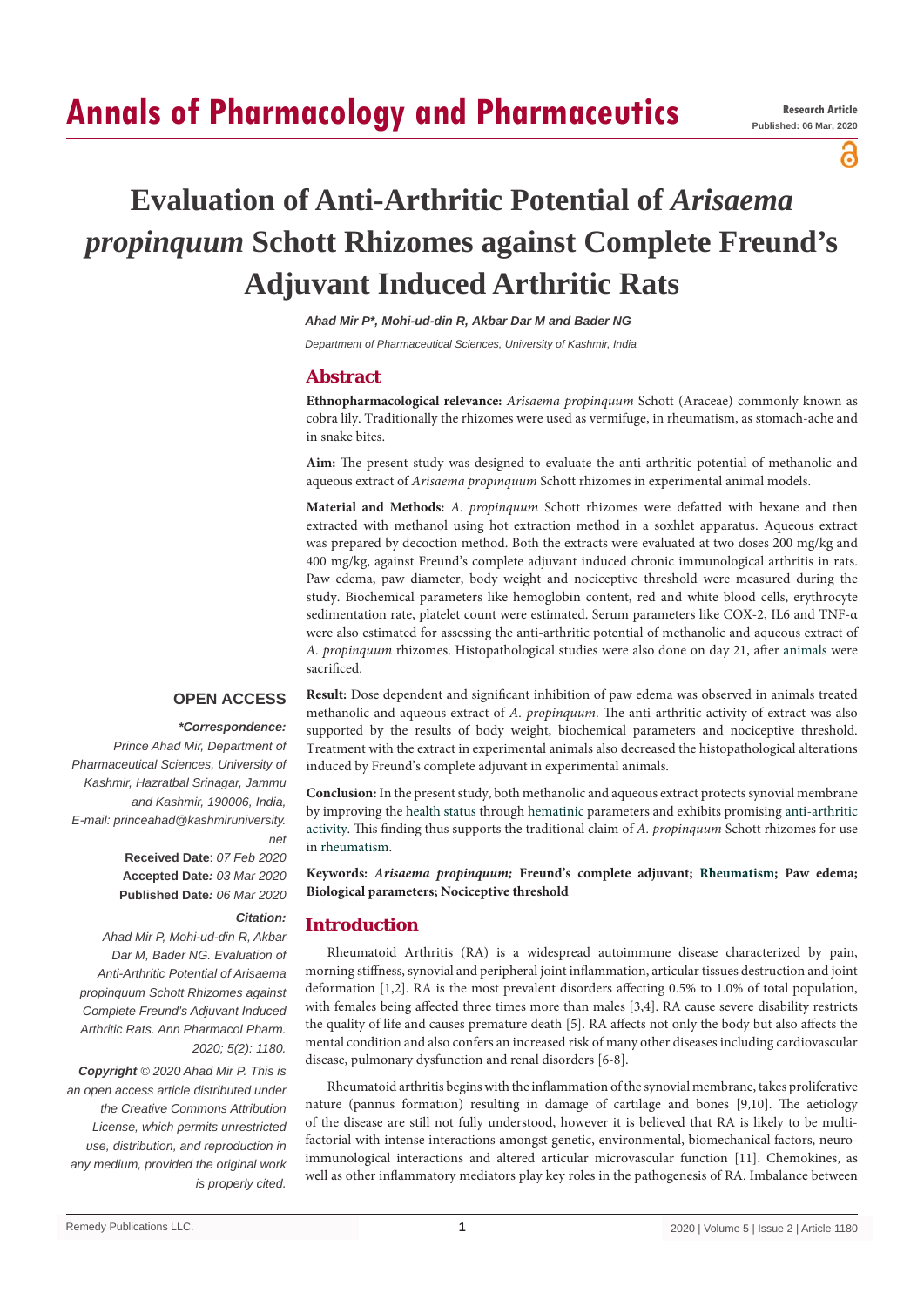pro- and anti-inflammatory cytokine activities favors the induction of autoimmunity, chronic inflammation and thereby joint damage [12].

The various treatment methods used for the treatment of arthritis include physical therapy, medications and surgery. The various drugs include glucocorticoids (cortisone and prednisone etc.) NSAIDS(Ibuprofen and naproxen etc.), disease-modifying antiinflammatory drugs (Methotrexate (MTX) and leflunomide etc.), and biological response modifiers like TNF-α blocking agents, anti-CD 20 therapy (rituximab) and abatacept which are often required to inhibit or halt the underlying immune processes. However, besides the expensive cost and numerous side effects, researchers are directed towards herbal system of medicine for the discovery of drugs with potent activity and no or minimum side effects [13,14].

*Arisaema propinquum* Schott also known as Wallich's cobra lily or simply cobra in English, Hapat makhi in Kashmiri belongs to family Araceae. Literature survey of the plant revealed its traditional use in the treatment of diabetic neuropathy and rheumatoid arthritis [15]. Poultice prepared from chopped tubers are used to treat chronic boils. Water extract of its bulbs is used for skin eruptions and paste prepared from roots is applied externally for Erysipelas and scabies [16,17].

## **Materials and Methods**

## **Plant material**

The rhizomes of *Arisaema propinquum* Schott were collected from Doodhpathri, Dist. Budgam, Jammu and Kashmir. The plant was authenticated by the centre of Plant Taxonomy, Department of Botany, University of Kashmir, Hazratbal and specimen was kept in KASH herbarium under a specific voucher number 1895-KASH.

## **Preparation of extracts**

Extraction was carried out according to standard procedures using analytical grade solvents. The coarse powder of the rhizomes (500 mg) was loaded in soxhlet apparatus and was extracted with methanol using hot extraction method. Aqueous extract was prepared by decoction method. Both the extracts were concentrated on rotary evaporator (IKA RV 10) under reduced pressure. The dried crude methanolic and aqueous extract of *A. propinquum* was collected and preserved in an airtight glass container at 4°C to 8°C.

**Chemicals**: All the chemicals used were of analytical grade and were procured from registered dealers like Central Drug House (P) LTD. Bombay, Hi Media Laboratories Pvt. Ltd. Mumbai and Rankem Pvt. Ltd. Haryana, India. CFA was procured from *In vivo* Gen- San Diego, USA.

## **Preparation of standard**

The reference anti-inflammatory drug Indomethacin was dissolved in normal saline for the study. The drug solution was freshly prepared and administered orally at dose 10 mg/kg.

## **Animals**

Male Albino rats (wistar strain), weighing 150 g to 200 g were obtained from animal house of Indian Institute of Integrative Medicine-Jammu (IIIM-Jammu), Jammu and Kashmir, India, approved by CPCSEA, Government of India. For carrying out animal studies, the protocol was approved by Institutional Animal Ethical Committee under Registration No. 801/03/CA/CPCSEA. The animals were housed in polypropylene cages and maintained under standard environmental conditions: 25°C ± 2°C, 12:12 h light: dark

cycle and 45% to 55% humidity, with free access to food and water *ad libitum* and received human care according to requirements of National Institute of Health (NIH) guidelines for care and use of laboratory animals.

## **Experimental procedure**

**Acute oral toxicity study**: The acute toxicity study was performed as per Organization for Economic Cooperation and Development (OECD) Guidelines No. 425. Initially one animal was administered with aqueous extract of *P. alpinum* rhizomes at a dose of 2000 mg/ kg b.w, p.o and observed for 0 h, 1 h, 2 h, 4 h and 6 h then at 24 h. The animal survived and therefore four more animals were dosed at 2000 mg/kg b.w, p.o and were observed similarly. All five animals survived. Same method was used for methanolic extract. All the animals survived indicating  $LD_{50}$  is greater than 2000 mg/kg for all the extracts. On the basis of acute toxicity study 1/10<sup>th</sup> and 1/5<sup>th</sup> of the dose i.e. 200 mg/kg and 400 mg/kg b.w were selected for further experimental evaluation.

**Chronic immunological FCA-induced arthritis in rats:**  Adjuvant arthritis was induced in rats according to the method described by Newbould, with slight modification [18,19]. In this method, the initial hind paw volumes (both left and right) of the experimental animals were measured by mercury plethysmometer. The animals were anaesthetized with ether followed by 0.1 mL of CFA (heat killed Mycobacterium tuberculosis in sterile paraffin oil) injection into the sub plantar tissue of the right hind paw. Inflammatory edema of the hind paw peaking at  $7<sup>th</sup>$  to  $8<sup>th</sup>$  day was indicative of successful induction of adjuvant arthritis.

**Experimental procedure:** The animals (albino rats) were divided into seven groups of six animals each. Baseline recording of the paw volume was made by using mercury plethysmometer.

Group I: Vehicle control (1% CMC solution, 10 mL/kg, orally).

Group II: FCA control (0.1 mL CFA).

Group III: Standard (10 mg/kg orally).

Group IV and V: Methanolic extract (200 mg/kg and 400 mg/ kg body weight/rat/day, orally).

Group VI and VII: Aqueous extract (200 mg/kg and 400 mg/ kg body weight/rat/day, orally).

After thirty minutes of [vehicle/drug](https://www.sciencedirect.com/topics/pharmacology-toxicology-and-pharmaceutical-science/drug-vehicle) administration, arthritis was induced by sub plantar injection of FCA. This was designated as day 1<sup>st</sup>. After immunization with FCA, all groups were maintained on vehicle/drug treatment up to 21 days. [Anti-arthritic activity](https://www.sciencedirect.com/topics/pharmacology-toxicology-and-pharmaceutical-science/antiarthritic-activity)  of methanolic and aqueous extract was evaluated on paw volume, joint diameter, and pain withdrawal latency on day  $1^{st}$ ,  $3^{rd}$ ,  $5^{th}$ ,  $7^{th}$ ,  $9^{th}$ ,  $11^{th}$ , 13<sup>th</sup>, 15<sup>th</sup>, 17<sup>th</sup>, 19<sup>th</sup> and 21<sup>st</sup>. Moreover body weights of animals were monitored regularly during the course of the experiment. On day 21<sup>st</sup> all the experimental animals were scarified by cervical dislocation, the tibiotarsal joint was dissected and collected into 10% formalin solution for histopathological study. The blood was collected through heart puncture and centrifuged. Serum was separated for the measurement of biological parameters like TNF-alpha, COX-2 and IL-6 using Elisa kits. Whole blood was used for the measurement of various hematological parameters like RBC, Hb, ESR and Total WBC.

## **Parameter assessment**

Paw volume: Paw volume was measured using Plethysmometer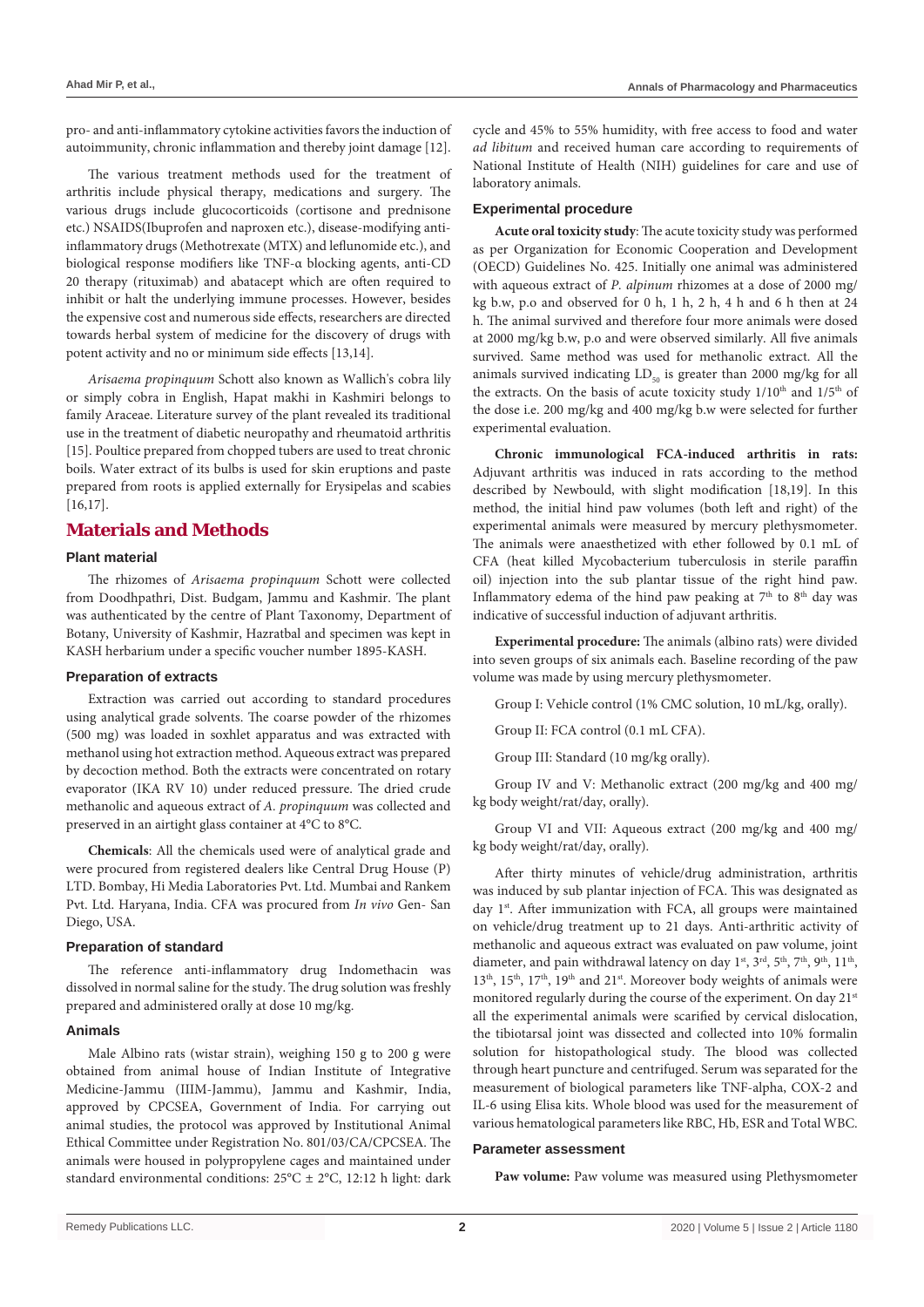| Day            | 1 <sup>st</sup> | 5 <sup>th</sup>               | <b>gth</b>                     | 13 <sup>th</sup>               | 17 <sup>th</sup>               | 21 <sup>st</sup>              |
|----------------|-----------------|-------------------------------|--------------------------------|--------------------------------|--------------------------------|-------------------------------|
| Normal         | $0.68 \pm 0.47$ | $0.96 \pm 0.95$               | $0.96 \pm 0.95$                | $0.96 \pm 0.95$                | $0.78 \pm 1.22$                | $0.78 \pm 1.22$               |
| Toxic          | $1.8 \pm 1.55$  | $6.02 \pm 1.41$ <sup>a*</sup> | $11.96 \pm 1.67$ <sup>a*</sup> | $14.9 \pm 0.77$ <sup>a*</sup>  | $15.84 \pm 1.27$ <sup>a*</sup> | $16.24 \pm 1.55^{a*}$         |
| Standard       | $1.65 \pm 0.5$  | $4.1 \pm 0.45^{\text{b}}$ *   | $10.42 \pm 1.97$               | $10.52 \pm 2.11$ <sup>b*</sup> | $7.26 \pm 2.84$ <sup>b*</sup>  | $3.06 \pm 2.09$ <sup>b*</sup> |
| Alc. Prop. 400 | $1.58 \pm 0.04$ | $4.22 \pm 0.53$ <sup>b*</sup> | $10.78 \pm 0.64$               | $11.82 \pm 0.64$ <sup>b*</sup> | $8.4 \pm 1.27$ <sup>b*</sup>   | $3.58 \pm 0.8$ <sup>b*</sup>  |
| Alc. Prop. 200 | $1.64 \pm 0.49$ | $5.66 \pm 0.64$               | $11.06 \pm 0.43$               | $12.96 \pm 0.43$               | $10.92 \pm 0.52$ <sup>b*</sup> | $6.16 \pm 1.59$ <sup>b*</sup> |
| Aq. Prop. 400  | $1.33 \pm 0.55$ | $4.78 \pm 0.52$ <sup>b*</sup> | $10.98 \pm 0.97$               | $12.34 \pm 0.89$ <sup>b*</sup> | $9.18 \pm 1.51$ <sup>b*</sup>  | $5.86 \pm 0.82$ <sup>b*</sup> |
| Ag. Prop. 200  | $1.55 \pm 0.96$ | $5.84 \pm 0.39$               | $11.58 \pm 0.45$               | $14.44 \pm 0.43$               | $11.05 \pm 0.45^{\circ}$ *     | $7.86 \pm 0.87$ <sup>b*</sup> |

**Table 1:** Effect of methanolic and aqueous extracts of *Arisaema propinquum* on complete Freund's adjuvant induced paw edema.

Results are expressed as Mean ± SEM (n=6), the comparisons were made by ANOVA followed by post-hoc tests, <sup>a \*</sup>P-value <0.05 compared to normal control and<br>b \*P<0 5 compared to toxic control *\**P<0.5 compared to toxic control

|  | Table 2: Showing the effect of alcoholic and aqueous extracts of Arisaema propinquum on joint diameter. |  |  |
|--|---------------------------------------------------------------------------------------------------------|--|--|
|--|---------------------------------------------------------------------------------------------------------|--|--|

| Day            | 1 <sup>st</sup> | 5 <sup>th</sup>               | gth                      | 13 <sup>th</sup>              | 17 <sup>th</sup>              | 21 <sup>st</sup>              |
|----------------|-----------------|-------------------------------|--------------------------|-------------------------------|-------------------------------|-------------------------------|
| Normal         | $0.10 \pm 0.0$  | $0.10 \pm 0.03$               | $0.10 \pm 0.03$          | $0.10 \pm 0.03$               | $0.10 \pm 0.03$               | $0.10 \pm 0.03$               |
| Toxic          | $0.15 \pm 0.15$ | $1.10 \pm 0.07$ <sup>a*</sup> | $2.04 \pm 0.10^{a*}$     | $3.22 \pm 0.09$ <sup>a*</sup> | $3.66 \pm 0.10^{a*}$          | $4.90 \pm 0.12$ <sup>a*</sup> |
| Standard       | $0.18 \pm 0.01$ | $0.56 \pm 0.05^{\circ}$ *     | $0.96 \pm 0.09^{\circ*}$ | $0.78 \pm 0.05^{\circ}$ *     | $0.50 \pm 0.70$ <sup>b*</sup> | $0.24 \pm 0.05^{\circ}$ *     |
| Alc. Prop. 400 | $0.14 \pm 0.05$ | $0.84 \pm 0.50$               | $1.56 \pm 0.05$          | $1.28 \pm 0.05^{\circ}$ *     | $1.00 \pm 0.03^{b*}$          | $0.64 \pm 0.04^{\text{b}}$ *  |
| Alc. Prop. 200 | $0.21 \pm 0.16$ | $1.00 \pm 0.05$               | $1.88 \pm 0.03$          | $1.94 \pm 0.05^{\circ}$ *     | $1.54 \pm 0.50$ <sup>b*</sup> | $1.12 \pm 0.03$ <sup>b*</sup> |
| Aq. Prop. 400  | $0.15 \pm 0.15$ | $0.64 \pm 0.05^{\circ}$ *     | $1.36 \pm 0.05^{\circ*}$ | $1.66 \pm 0.02$ <sup>b*</sup> | $1.20 \pm 0.03$ <sup>b*</sup> | $0.84 \pm 0.02$ <sup>b*</sup> |
| Aq. Prop. 200  | $0.17 \pm 0.17$ | $1.14 \pm 0.05$               | $2.42 \pm 0.08$          | $2.34 \pm 0.05^{\circ}$ *     | $1.78 \pm 0.03$ <sup>b*</sup> | $1.20 \pm 0.07$ <sup>b*</sup> |

Results are expressed as Mean ± SEM (n=6), the comparisons were made by ANOVA followed by post-hoc tests, <sup>a \*</sup>P-value <0.05 compared to normal control and<br>b \*P<0 5 compared to toxic control *\**P<0.5 compared to toxic control

on day 0 (initial paw volume) before CFA injection and on alternative days i.e. 1<sup>st</sup>, 3<sup>rd</sup>, 5<sup>th</sup>, 7<sup>th</sup>, 9<sup>th</sup>, 11<sup>th</sup>, 13<sup>th</sup>, 15<sup>th</sup>, 17<sup>th</sup>, 19<sup>th</sup> and 21<sup>st</sup>. Difference between final and initial paw volume was calculated as change in paw volume [20].

**Joint diameter:** Joint diameter was measured using vernier caliper on day 0 before CFA injection and on alternative days i.e. 1<sup>st</sup>,  $3^{\text{rd}}$ ,  $5^{\text{th}}$ ,  $7^{\text{th}}$ ,  $9^{\text{th}}$ ,  $11^{\text{th}}$ ,  $13^{\text{th}}$ ,  $15^{\text{th}}$ ,  $17^{\text{th}}$ ,  $19^{\text{th}}$  and  $21^{\text{st}}$ . Difference between final and initial joint diameter was calculated [20].

**Anti-nociceptive activity:** The method described by Uma-Devi was used for this experiment. Animals were tightly held leaving tail hanging out freely and dipped into a water bath containing warm water maintained at a temperature of  $50^{\circ}$ C  $\pm$  1°C. The time taken for the animal to flick its tail or withdraw it from the warm water known as the Pain Reaction Time (PRT) was recorded for all the rats. The reaction time was determined before and after oral administration of extracts [21].

Measurement of organ weight: On 21<sup>st</sup> day after scarifying the animals with cervical dislocation, the spleen and thymus were removed and the weight of the organs was recorded and corrected for 100 g body weight.

**Blood and serum analysis:** On day 21<sup>st</sup>, blood was withdrawn from each animal through heart puncture into a test tube containing anticoagulant (EDTA). The blood collected was divided into two parts. To first part, hematological parameters like Red Blood Cell (RBC) count, White Blood Cell (WBC) count, Hemoglobin (Hb), and Erythrocyte Sedimentation Rate (ESR) were determined using standard procedures and to another part, serum were separated by centrifuging blood at 3000xg for 10 min for estimation of biological precursors like TNF-α, IL-6 and COX-2 using ELISA kits.

**Histological analysis:** After sacrifice on day 21<sup>st</sup>, ankle joints were separated and immersed in 10% buffered formalin followed by decalcification in 5% formic acid. The tissue was embedded in paraffin and sectioned at 5 µ thickness. The sections were stained with hematoxylin and eosin. An experienced pathologist (Dr. Mohammed Maqbool Darzi) evaluated the slides under light microscope for the presence of hyperplasia of synovium, fibrosis, destruction of joint space and inflammatory cells.

**Statistical analysis:** The results were expressed as mean ± SD. Statistical comparison was made between the drug-treated group and arthritic-control group, determined by two-way ANOVA followed by post-hoc test comparison test using Graph pad prism statistical computer software. P<0.01 or P<0.05 was considered as statistically significant.

## **Results**

#### **Effect of extracts on paw volume**

Sub plantar immunization with CFA in experimental animals produced an increase in paw volume in all rats compared to vehicle control. Both methanolic and aqueous extract of *A. propinquum* Schott rhizomes showed significant dose dependent reduction in paw volume when compared with toxic group. Methanolic extract at the dose of 400 mg/kg and 200 mg/kg showed significant P<0.05 paw edema inhibition by 80.17% and 63.30%, while as its aqueous extract (400 mg/kg and 200 mg/kg) showed paw edema inhibition of 70.81% and 61.69% as compared to standard indomethacin 10 mg/kg showed potent anti-arthritic activity with 89.28% paw volume reduction under same experimental conditions (Table 1 and Figure 1).

## **Effect of extracts on joint diameter**

The joint diameter of both hind limbs of all experimental animals were measured on day 0 before CFA injection and taken as baseline values (Table 2 and Figure 2). The joint diameter remains almost unchanged in normal control during the study. In CFA-induced arthritis group (toxic) joint diameter significantly increases (P-value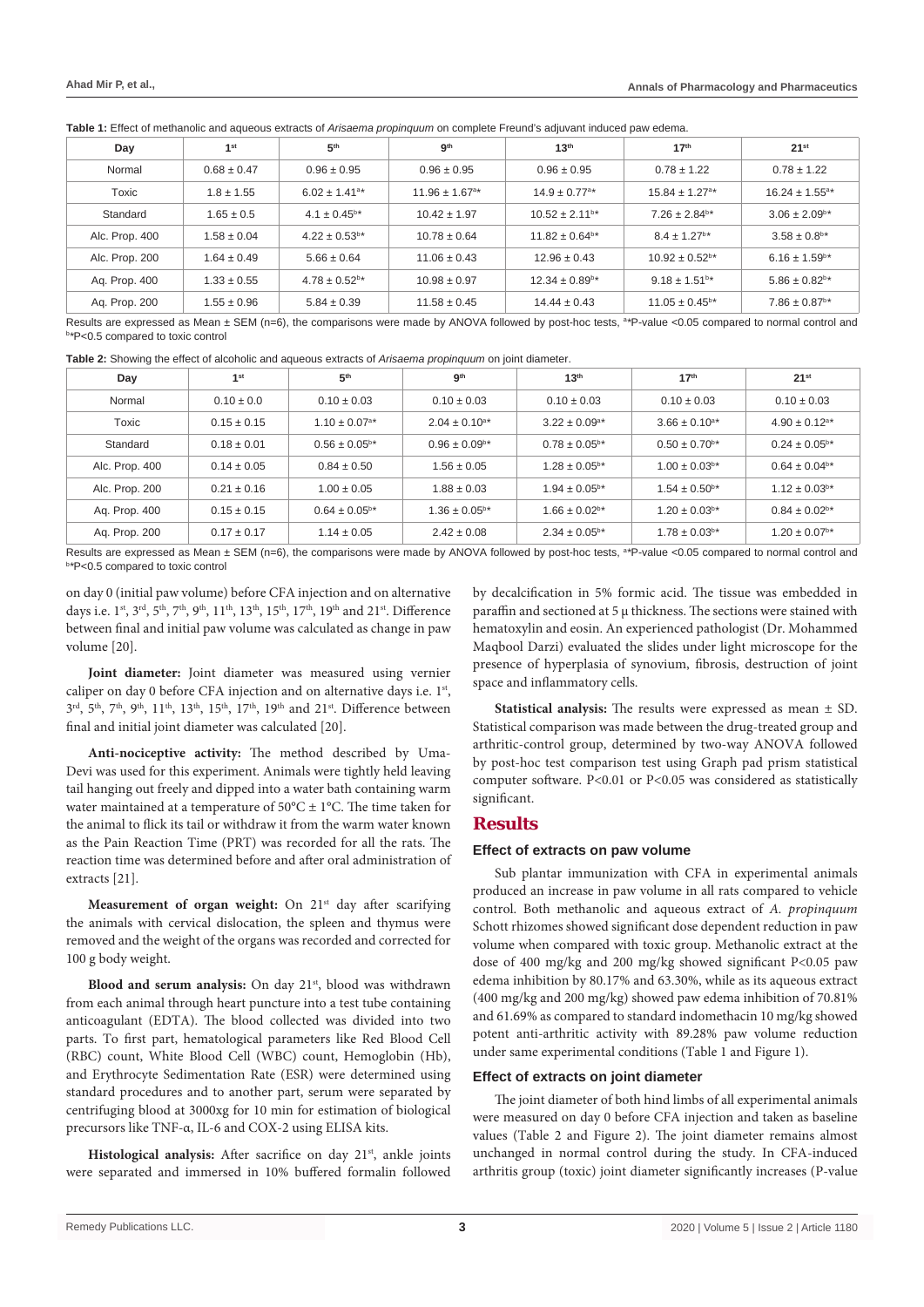

**Figure 1:** Results are expressed as Mean  $\pm$  SEM (n=6), the comparisons were made by ANOVA followed by post-hoc tests, a *\**P-value <0.05 compared to normal control and b *\**P<0.5 compared to toxic control.



**Figure 2:** Results are expressed as Mean + SEM (n=6), the comparisons were made by ANOVA followed by post-hoc tests, a *\**P-value <0.05 compared to normal control and b *\**P<0.5 compared to toxic control.



<0.05) as compared to normal control. Significant (P-value <0.05) decrease in joint diameter was observed in animals treated with the methanolic and aqueous (200 mg/kg and 400 mg/kg) extract of *A. propinquum* Schott rhizomes as well as standard drug indomethacin. On intergroup comparison joint diameter was significantly reduced in indomethacin 10 mg/kg treated group followed by methanolic extract 400 mg/kg treated group as compared to CFA control group.

### **Effect of extracts on body weight**

Immunization with CFA in experimental animals showed





**Table 4:** Effect of methanolic and aqueous extract of *Arisaema propinquum* Schott on spleen and thymus.

|                 |              | Organs             |                    |  |
|-----------------|--------------|--------------------|--------------------|--|
|                 | Dose (mg/kg) | Spleen (g)         | Thymus (g)         |  |
| Normal          | --           | $0.59 \pm 0.64$    | $0.67 \pm 0.29$    |  |
| Toxic           |              | $1.08 \pm 0.59$    | $0.38 \pm 0.06$    |  |
| Indomethacin    | 10           | $0.64 \pm 0.68*$   | $0.61 \pm 0.08$    |  |
| Alc. Propinguum | 400          | $0.69 \pm 0.56$ ** | $0.58 \pm 0.12***$ |  |
| Alc. Propinguum | 200          | $0.76 \pm 0.71*$   | $0.53 \pm 0.09*$   |  |
| Ag. Propinguum  | 400          | $0.75 \pm 0.54$ ** | $0.55 \pm 0.10**$  |  |
| Ag. Propinguum  | 200          | $0.89 \pm 0.65$    | $0.41 \pm 0.15$    |  |

less body weight gain as compared to vehicle control possibly due to immune response generation (Table 3). Significant weight gain was observed in animals treated with the standard indomethacin, methanolic and aqueous extract (200 and 400 mg/kg) as compared to toxic group.

## **Effect of extracts on body organs**

Spleen and thymus were dissected after sacrificing the animals on 21<sup>st</sup> day and the weight of the organs were recorded (Table 4). The results showed increase in spleen weight and decrease in thymus weight in CFA control as compared to normal control. The increase in spleen weight was significantly (P<0.05) inhibited in animals treated with the standard indomethacin, methanolic and aqueous extract (200 and 400 mg/kg) as compared to toxic control. Similarly the decrease in thymus weight was significantly increased (P<0.01) in animals treated with the methanolic and aqueous extract of *A. propinquum* Schott rhizomes as compared to toxic control.

## **Effect of extracts on nociceptive threshold**

Consistent decrease in nociceptive threshold was observed in CFA treated compared to normal control animals (Table 5 and Figure 3). Pre-treatment with methanolic and aqueous extract (200 and 400 mg/k) of *A. propinquum*as well as indomethacin (10 mg/kg) showed significant and dose dependent antinociceptive activity (P-value

**Table 3:** Effect of methanolic and aqueous extract of *Arisaema propinquum* Schott on body weight.

| Treatment days   | Toxic          | <b>Standard</b>     | Alc. Prop. 400 | Alc. Prop. 200   | Ag. Prop. 400                | Aq. Prop. 200                                                                                                                                       |  |
|------------------|----------------|---------------------|----------------|------------------|------------------------------|-----------------------------------------------------------------------------------------------------------------------------------------------------|--|
| 1st              | $197 \pm 0.12$ | $184 \pm 0.33$      | $183 \pm 0.19$ | $184 \pm 0.04$   | $179 \pm 0.05$               | $177 \pm 0.19$                                                                                                                                      |  |
| 7th              | $193 \pm 0.31$ | $184.4 \pm 0.21$    | $185 \pm 0.15$ | $186.4 \pm 0.05$ | $180.4 \pm$                  | $178.4 \pm 0.16$                                                                                                                                    |  |
| 14 <sup>th</sup> | $197 \pm 0.16$ | $189 \pm 0.99$      | $186 \pm 0.39$ | $188 \pm 0.12$   | $181.8 \pm 0.33$             | $179.4 \pm 0.46$                                                                                                                                    |  |
| 21 <sup>st</sup> | $187 \pm 0.46$ | $195.4 \pm 0.04$ ** | $191 \pm 0.15$ | $193 \pm 0.97$   | $184 \pm 0.07$ <sup>**</sup> | $182.8 \pm 0.03***$                                                                                                                                 |  |
|                  |                |                     |                |                  |                              | Desulta are supposed as Mage. CEM (a.C) the comparisons were mode by ANOVA followed by turboride tooks. Durbing 0.04 and the idea 0.004 compared to |  |

Results are expressed as Mean ± SEM (n=6), the comparisons were made by ANOVA followed by tukey's tests, *\**P-value <0.01 and *\**P-value <0.001 compared to toxic control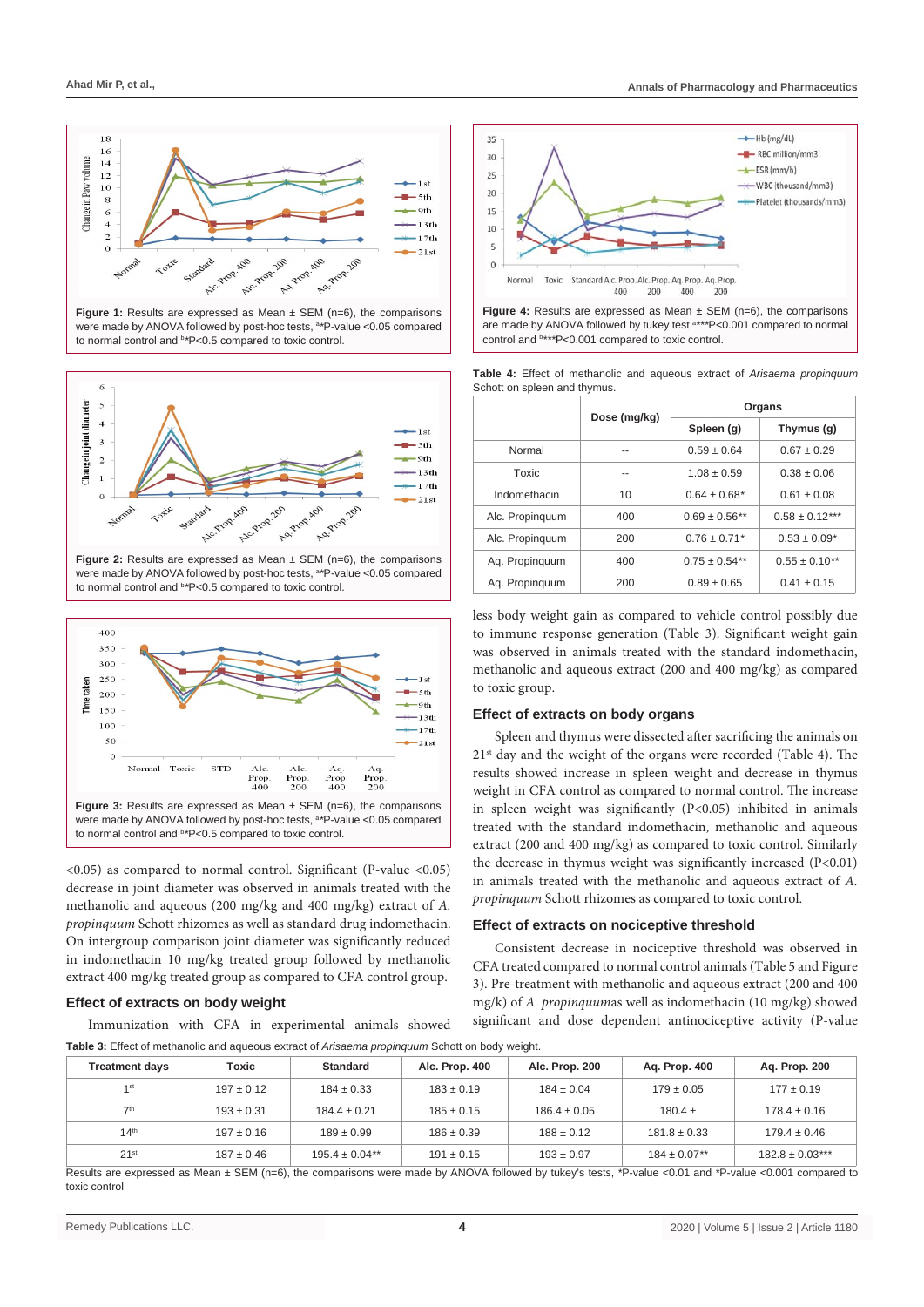**Table 5:** Antinociceptive activity alcoholic and aqueous extracts of *Arisaema propinquum* in arthritic rats.

| Day            | 1 <sup>st</sup>                 | 5 <sup>th</sup>                 | <b>gth</b>                      | 13 <sup>th</sup>                 | 17 <sup>th</sup>                 | 21 <sup>st</sup>                 |
|----------------|---------------------------------|---------------------------------|---------------------------------|----------------------------------|----------------------------------|----------------------------------|
| Normal         | $335.60 \pm 5.92$               | $341.60 \pm 3.50$               | $347.60 \pm 5.51$               | $339.60 \pm 5.73$                | $342.00 \pm 10.05$               | $354.00 \pm 3.45$                |
| Toxic          | $335.60 \pm 5.92$               | $275.60 \pm 3.61$ <sup>a*</sup> | $222.40 \pm 3.26^{\circ}$ *     | $201.60 \pm 5.24$ <sup>a*</sup>  | $184.00 \pm 5.90^{\circ}$ *      | $164.00 \pm 2.02$ <sup>a*</sup>  |
| Standard       | $349.60 \pm 16.45$              | $278.00 \pm 9.76$               | $243.60 \pm 12.19$              | $271.60 \pm 9.50$ <sup>b*</sup>  | $302.60 \pm 9.10$ <sup>b*</sup>  | $320.60 \pm 9.29$ <sup>b *</sup> |
| Alc. Prop. 400 | $335.20 \pm 2.17$               | $256.00 \pm 5.41$               | $199.00 \pm 2.91$               | $234.20 \pm 4.36$ <sup>b *</sup> | $273.00 \pm 3.36$ <sup>b *</sup> | $305.20 \pm 3.20$ <sup>b *</sup> |
| Alc. Prop. 200 | $303.40 \pm 0.60$               | $263.00 \pm 2.02$               | $182.40 \pm 3.23$ <sup>b*</sup> | $214.60 \pm 2.56$                | $240.80 \pm 2.81$ <sup>b*</sup>  | $272.60 \pm 3.32$ <sup>b *</sup> |
| Ag. Prop. 400  | $319.80 \pm 2.87$               | $277.80 \pm 7.43$               | $249.60 \pm 8.17$               | $233.40 \pm 3.15$ <sup>b*</sup>  | $267.00 \pm 3.78$ <sup>b*</sup>  | $299.20 \pm 0.80$ <sup>b *</sup> |
| Ag. Prop. 200  | $329.00 \pm 5.58$ <sup>b*</sup> | $193.00 \pm 1.37$ <sup>b*</sup> | $146.60 \pm 3.70$ <sup>b*</sup> | $182.40 \pm 1.82$                | $220.20 \pm 3.65^{\circ*}$       | $255.80 \pm 2.85^{\circ}$ *      |

Results are expressed as Mean ± SEM (n=6), the comparisons were made by ANOVA followed by post-hoc tests, <sup>a \*</sup>P-value <0.05 compared to normal control and<br>b \*P<0.05 compared to toxic control *\**P<0.05 compared to toxic control

**Table 6:** Effect of methanolic and aqueous extract of *Arisaema propinquum* Schott rhizomes on hematological parameters.

| <b>Parameters</b> | $Hb$ (mg/dL)                                 | RBC million/mm <sup>3</sup>     | ESR (mm/h)                                  | WBC (thousand/mm <sup>3</sup> )  | Platelet (thousands/mm <sup>3</sup> ) |
|-------------------|----------------------------------------------|---------------------------------|---------------------------------------------|----------------------------------|---------------------------------------|
| Normal            | $13.42 \pm 0.10$                             | $8.62 \pm 0.11$                 | $12.60 \pm 0.40$                            | $7.30 \pm 0.55$                  | $2.64 \pm 0.17$                       |
| Toxic             | $6.43 \pm 0.45$ <sup>a</sup>                 | $4.14 \pm 0.17$ <sup>a</sup>    | $23.2 \pm 0.66$ <sup>a</sup> "              | $32.86 \pm 3.38$ <sup>a</sup>    | $7.57 \pm 0.23$ <sup>a</sup> "        |
| Standard          | $12.04 \pm 0.08$ <sup>b</sup> <sup>***</sup> | $7.93 \pm 0.02$ <sup>b</sup>    | $13.8 \pm 0.37$ <sup>b</sup>                | $9.80 \pm 0.29$ <sup>b</sup>     | $3.36 \pm 0.17$ <sup>b</sup>          |
| Alc. Prop. 400    | $10.42 \pm 0.13$ <sup>b</sup>                | $6.35 \pm 0.05$ <sup>b***</sup> | $15.8 \pm 0.244$ <sup>b***</sup>            | $12.96 \pm 0.13$ <sup>b</sup>    | $4.30 \pm 0.14$ <sup>b</sup>          |
| Alc. Prop. 200    | $8.86 \pm 0.28$ <sup>b</sup> "               | $5.45 \pm 0.23$ ns              | $18.4 \pm 0.244$ <sup>b***</sup>            | $14.38 \pm 0.16$ <sup>b</sup>    | $5.00 \pm 0.11$ <sup>b***</sup>       |
| Ag. Prop. 400     | $9.14 \pm 0.02$ <sup>b***</sup>              | $5.98 \pm 0.01$ <sup>b</sup>    | $17.2 \pm 0.20$ <sup>b</sup> <sup>***</sup> | $13.35 \pm 0.19$ <sup>b</sup>    | $4.88 \pm 0.17$ <sup>b***</sup>       |
| Aq. Prop. 200     | $7.42 \pm 0.17$ <sup>b***</sup>              | $5.60 \pm 0.05$ ns              | $18.9 \pm 0.20$ <sup>b***</sup>             | $17.12 \pm 0.44$ <sup>b***</sup> | $5.93 \pm 0.01$ <sup>b</sup>          |

Results are expressed as Mean ± SEM (n=6), the comparisons are made by ANOVA followed by tukey test a*\*\*\**P<0.001 compared to normal control and b*\*\*\**P<0.001 compared to toxic control

**Table 7:** Effect of methanolic and aqueous extract of *Arisaema propinquum* Schott rhizomes on IL-6, TNF-α and COX-2 levels.

| <b>Parameters</b> | $IL-6$ (pg/mL)                                | TNF- $\alpha$ (pg/mL)              | $COX-2$ (ng/mL)                                |
|-------------------|-----------------------------------------------|------------------------------------|------------------------------------------------|
| Normal            | $12.79 \pm 2.21$                              | $10.73 \pm 0.97$                   | $10.46 \pm 0.84$                               |
| Toxic             | $236.65 \pm 18.70$ <sup>a***</sup>            | $196.68 \pm 10.51$ <sup>a***</sup> | $210.14 \pm 10.03$ <sup>a</sup> <sup>***</sup> |
| Standard          | $91.61 \pm 1.75$ <sup>b</sup>                 | $21.81 \pm 1.85$ <sup>b***</sup>   | $28.37 \pm 0.36$ <sup>b</sup> "                |
| Alc. Prop. 400    | $143.44 \pm 3.32$ <sup>b***</sup>             | $45.25 \pm 1.37$ <sup>b***</sup>   | $48.83 \pm 0.73$ <sup>b</sup> <sup>***</sup>   |
| Alc. Prop. 200    | $192.09 \pm 5.07$ <sup>b</sup>                | $60.23 \pm 3.75$ <sup>b***</sup>   | $63.40 \pm 2.01$ <sup>b***</sup>               |
| Aq. Prop. 400     | $184.74 \pm 2.52$ <sup>b</sup> <sup>***</sup> | $51.82 \pm 1.75$ <sup>b***</sup>   | $62.72 \pm 1.30$ <sup>b</sup> <sup>***</sup>   |
| Aq. Prop. 200     | $201.82 \pm 1.30$ <sup>b*</sup>               | $76.18 \pm 4.60$ <sup>b</sup>      | $66.92 \pm 2.54$ <sup>b***</sup>               |

Results are expressed as Mean ± SEM (n=6), the comparisons are made by ANOVA followed by tukey test <sup>a\*\*\*</sup>P<0.001 compared to normal control and <sup>b\*\*\*</sup>P<0.001 compared to toxic control

 $\leq$  0.05) from day 10<sup>th</sup> as compared to toxic group.

## **Effect of extracts on hematological parameters**

Significant increase (P<0.001) in WBC, ESR and platelet count and decrease in RBC and Hb level was observed in CFA control animals as compared to normal control (Table 6 and Figure 4). Immunization with the methanolic and aqueous extracts (200 mg/kg and 400 mg/kg) as well as standard indomethacin (10 mg/kg) Significantly (P<0.001) reduced the WBC, ESR and platelet count level and increase the RBC and Hb level as compared to CFA control rats.

## **Effect of extracts on biochemical estimation**

Injection of adjuvant in the hind paw causes significant increase (P<0.001) in IL-6, TNF-alpha and COX-2 levels in all rats as compared to control rats. Both methanolic and aqueous extract (200 mg/kg and 400 mg/kg) significantly decrease all these biological precursors as compared to CFA control group. Standard drug indomethacin (10 mg/kg) significantly reduced the biological precursors to a greater extent than the methanolic extract followed by aqueous extract. The IL-6 level, TNF**-**α and COX-2 levels of the standard groups were found to be  $91.61 \pm 1.75$  pg/mL,  $21.81 \pm 1.85$  pg/mL and  $28.37 \pm 0.36$ pg/mL respectively, which was least as compared to extract treated



group (Table 7 and Figure 5).

#### **Histopathology of ankle joint**

Histopathological studies stained with hematoxylin and eosin of normal tibiotarsal joint showed normal synovial membrane, with normal chondrocytes (Figure 6A). Immunization with CFA causes massive chondrocyte destruction, lymphocyte infiltration, cartilage destruction and pannus formation shown by toxic control (Figure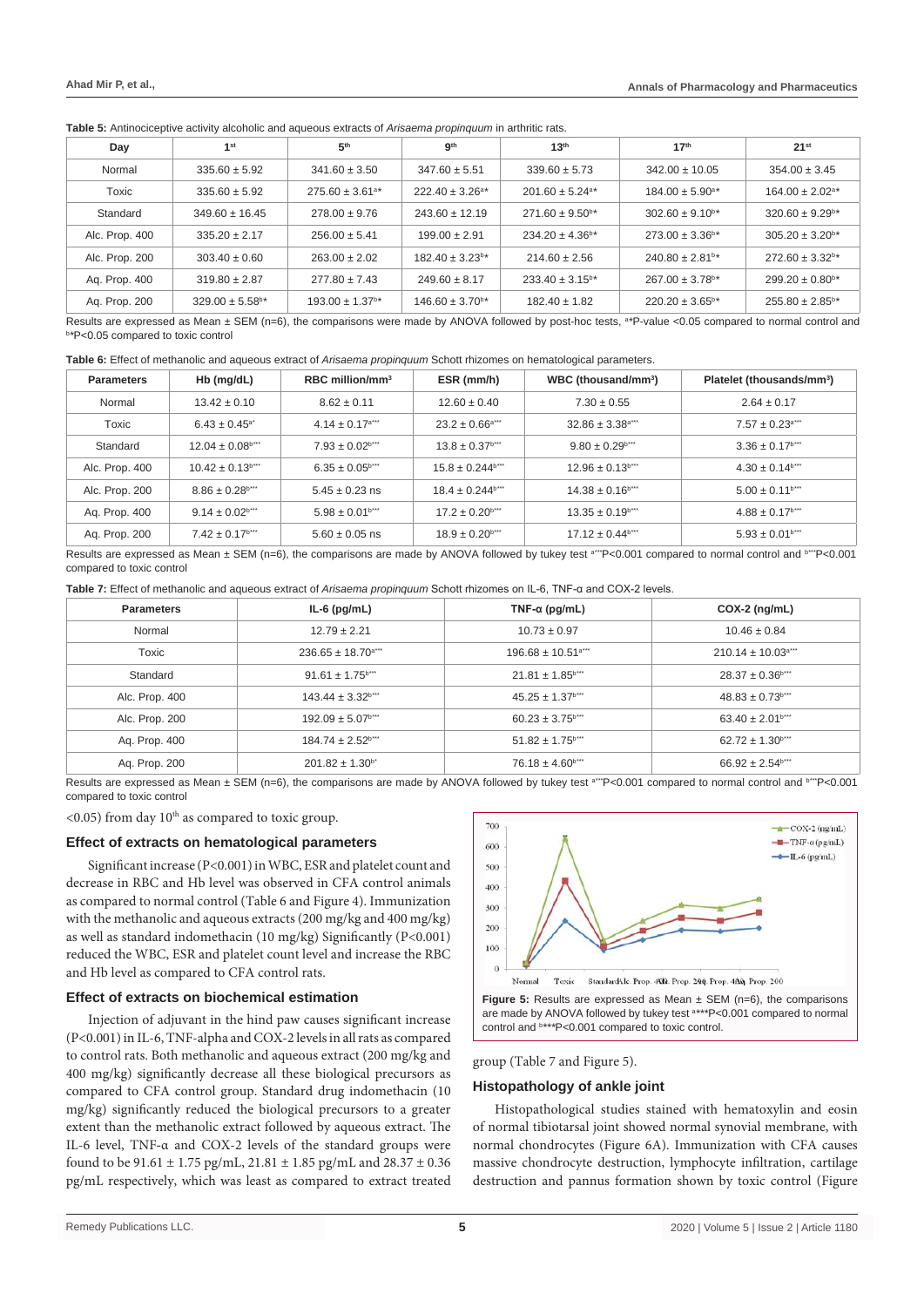

**Figure 6:** Histopathological analysis of tibiotarsal joint, 21 days after immunization with CFA compared with unimmunized albino rats, stained with H&E (A) Normal control, (B) Arthritic control, (C) Standard drug treated 10 mg/kg, (D) Alcoholic extract of *A. propinquum* 400 mg/kg, (E) Alcoholic extract of *A. propinquum* 200 mg/ kg, (F) Aqueous extract of *A. propinquum* 400 mg/kg, (G) Aqueous extract of *A. propinquum* 200 mg/kg.



6B). In contrast to these the rats treated with Indomethacin (10 mg/ kg) showed significant protection against inflammatory response, with lowest irregular synovial space (Figure 6C). Animals treated with methanolic extract of *A. propinquum* (200 mg/kg and 400 mg/ kg) showed epiphyseal plate and chondrocyte destruction, synovial membrane rupture and lymphocyte infiltration (Figure 6D and 6E). However the methanolic extract 400 mg/kg showed more protection than 200 mg/kg as compared to toxic control. Animals treated with aqueous extracts of *A. propinquum* (200 mg/kg and 400 mg/kg) showed significant protection against cell necrosis, punus formation with mild epiphyseal plate destruction (Figure 6F and 6G).

# **Discussion**

CFA model is the most widely used chronic experimental model for polyarthritis that mimics the clinical features of human rheumatoid disease [22]. The first phase of the reaction i.e. soft-tissue thickening

at the injected site is due to irritant effect of the adjuvant while as the late phase of the arthritis are presumed to be immunologic events [23]. Swelling of non-injected paw that is secondary lesions is due to manifestation of cell mediated immunity and the suppression of such secondary lesions by a drug shows its immunosuppressive activity.

Rheumatoid arthritis is an autoimmune disorder with unknown aetiology characterized by release of various inflammatory mediators. In recent researches role of various pro-inflammatory cytokines like [tumor necrosis factor-α](https://www.sciencedirect.com/topics/pharmacology-toxicology-and-pharmaceutical-science/tumor-necrosis-factor) (TNF-α), interlukin-1b (1L-1b), 1L-6, 1L-8, MCSF, interferon's and Platelet Derived Growth Factor (PDGF) has been discovered for the limb and [joint swelling](https://www.sciencedirect.com/topics/pharmacology-toxicology-and-pharmaceutical-science/joint-swelling) along with pain, joint destruction, deformity and disability [24]. Measurement of paw volume is an important factor for evaluating degree of inflammation and therapeutic effect of drugs. The present investigation revealed that, immunization with CFA cause significant increase in paw volume in disease control group. Administration of methanolic and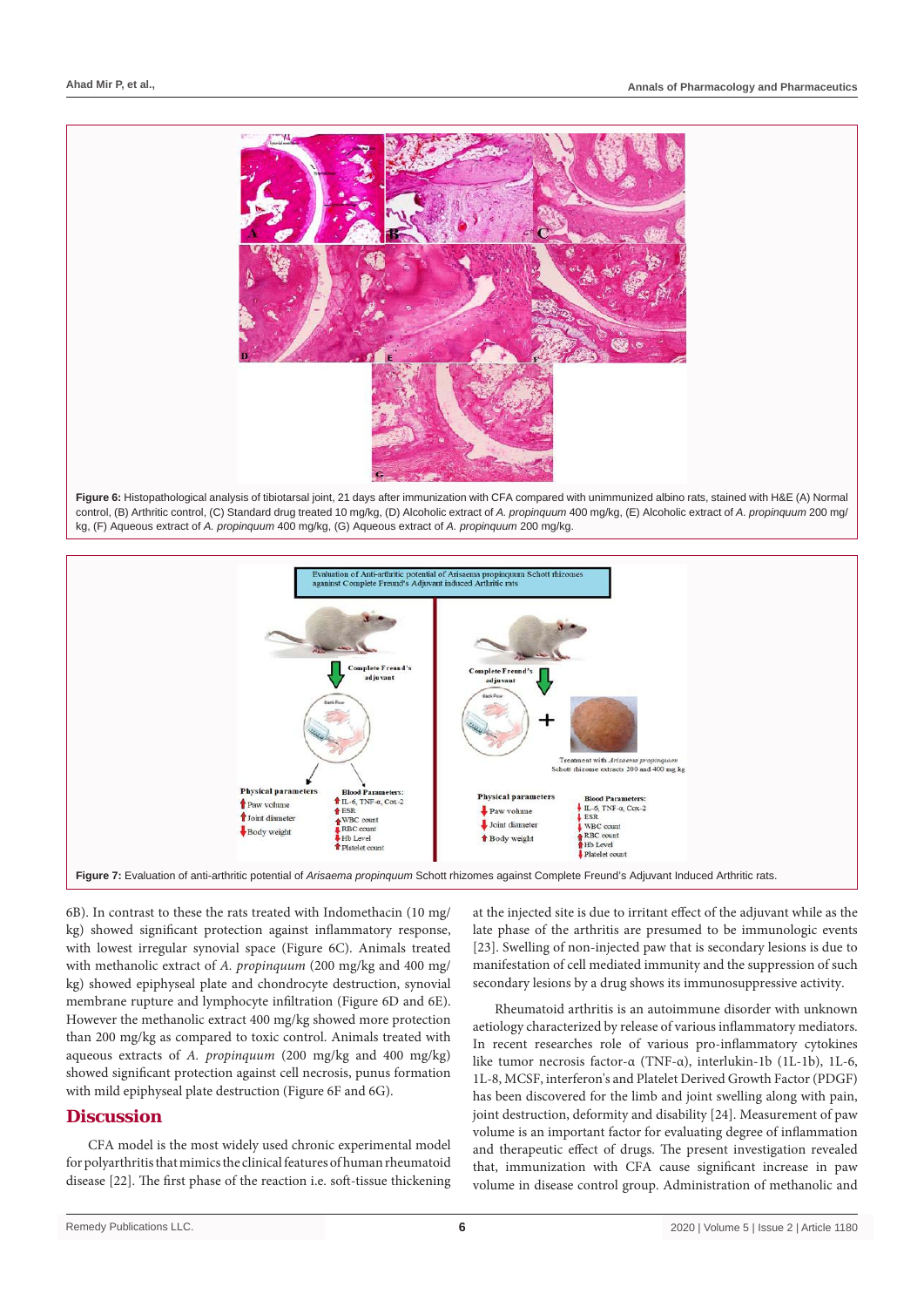aqueous extract of *A. propinquum* delayed the onset and reduced the severity of disease, shown by decreasing the paw volume *via* inhibiting the release of inflammatory mediators, hence representing its anti-inflammatory potential.

Alcoholic extract of *A. propinquum* (200 and 400 mg/kg) showed significant P<0.05 paw edema inhibition by 63.30% and 80.17% and reduced the joint diameter by 77.95% and 91.83% respectively. (Table 2 and 3) compared to toxic control while as its aqueous extract (200 mg/kg and 400 mg/kg) showed paw edema inhibition of 61.69% and 70.81% and reduced joint diameter by 72.24% and 78.36% respectively. Indomethacin (10 mg/kg) showed potent antiarthritic activity exhibited by reduction in paw volume by 89.28% and reduction in joint diameter by 95.10%.

Rheumatoid arthritis is commonly accompanied with weight loss and loss of body mass, known as rheumatoid cachexia. The disease also leads to decreased physical activity and muscle strength [25]. Inflammatory condition reduces the intestinal absorption capacity of 14C-glucose and 14C-leucine and can be improved by using antiinflammatory drugs [26]. Immunization with CFA in experimental animals showed less body weight gain as compared to vehicle control possibly due to immune response generation (Table 4). Significant weight gain was observed in animals treated with the standard indomethacin, methanolic and aqueous extract (200 mg/kg and 400 mg/kg) of *A. propinquum* Schott rhizomes as compared to toxic group.

The antinociceptive activity of methanolic and aqueous extract *A. propinquum* in CFA induced models was evaluated by tail flick method. Both the extracts significantly prolonged tail flicking reaction as compared to toxic group (Table 5).

Rheumatoid arthritis is commonly associated with anemia for which exact mechanism is not known. In this study, toxic group showed significant reduction in RBC count, Hb level and an increased Erythrocyte Sedimentation Rate (ESR) and WBC count. The groups treated with alcoholic and aqueous extracts of *Arisaema propinquum* (200 and 400 mg/kg) showed significant increase in RBC count, Hb level and decrease in erythrocyte sedimentation rate and WBC count indicating significant recovery from anemia. The decrease in hematological parameters like ESR, WBC and platelet count and increase in the Hb and RBC count by the extracts supports the antiarthritic activity of these extracts.

Serum analysis showed significant increase in TNF-α, IL-6 and Cox-2 levels in arthritic control animals after CFA injection, which were significantly decreased in animals treated with standard drug indomethacin (10 mg/kg). Both alcoholic and aqueous extract (200 and 400 mg/kg) of *A. propinquum* showed significant decrease P<0.001 in serum IL-6, TNF-α and COX-2 levels compared to toxic control.

Histopathological studies revealed massive destruction in articular cartilage and chondrocytes after CFA injection as compared to normal group. Both methanolic and aqueous extracts of *A. propinquum* showed significant protection from tissue damage and punus formation in animals previously treated with CFA (Figure 6 and 7).

## **Conclusion**

On the basis of present findings, it was concluded that both methanolic and aqueous extracts of *Arisaema propinquum* Schott rhizomes possess potent anti-arthritic activity. The activity of the extracts may be mediated by inhibiting inflammatory mediators like cytokines and leukotriene infiltration as evidenced in paw edema volume. Also, improvement in health parameters like HB, ESR and body weight demonstrates valuable effects while recovering from arthritis. Hence, the present results support traditional claim & thus reveals the promising anti arthritic potential of *Arisaema propinquum* Schott rhizomes used in the treatment of painful arthritis and other inflammatory conditions.

## **References**

- 1. [Patil MVK, Kandhare AD, Bhise SD. Anti-arthritic and anti-inflammatory](https://www.sciencedirect.com/science/article/abs/pii/S2210522012000032)  [activity of Xanthium strumarium L. ethanolic extract in Freund's complete](https://www.sciencedirect.com/science/article/abs/pii/S2210522012000032)  [adjuvant induced arthritis. Biomed Aging Pathol. 2012;2\(1\):6-15.](https://www.sciencedirect.com/science/article/abs/pii/S2210522012000032)
- 2. [Paval J, Kaitheri SK, Potu BK, Govindan S, Kumar RS, Narayanan SN.](https://www.ncbi.nlm.nih.gov/pmc/articles/PMC2694464/)  [Anti-arthritic potential of the plant Justicia gendarussa Burm F. Clinics.](https://www.ncbi.nlm.nih.gov/pmc/articles/PMC2694464/)  [2009;64\(4\):357-62.](https://www.ncbi.nlm.nih.gov/pmc/articles/PMC2694464/)
- 3. [Ahlmen M, Svensson B, Albertsson K, Forslind K, Hafstrom I; BARFOT](https://www.ncbi.nlm.nih.gov/pubmed/19158113)  [Study Group. Influence of gender on assessments of disease activity and](https://www.ncbi.nlm.nih.gov/pubmed/19158113)  [function in early rheumatoid arthritis in relation to radiographic joint](https://www.ncbi.nlm.nih.gov/pubmed/19158113)  [damage. Ann Rheum Dis. 2010;69\(1\):230-3.](https://www.ncbi.nlm.nih.gov/pubmed/19158113)
- 4. [Mali SM, Sinnathambi A, Kapase CU, Bodhankar SL, Mahadik KR.](https://www.sciencedirect.com/science/article/abs/pii/S2210522011000451)  [Antiarthritic activity of standardised extract of Phyllanthusamarus in](https://www.sciencedirect.com/science/article/abs/pii/S2210522011000451)  [Freund's complete adjuvant induced arthritis. Biomed Aging Pathol.](https://www.sciencedirect.com/science/article/abs/pii/S2210522011000451)  [2011;1\(3\):185-90.](https://www.sciencedirect.com/science/article/abs/pii/S2210522011000451)
- 5. [Murugananthan G, Kumar SG, Sathya CP, Mohan S. Antiarthritic and](https://www.japsonline.com/admin/php/uploads/869_pdf.pdf)  [anti-inflammatory constituents from medicinal plants. J App Pharm Sci.](https://www.japsonline.com/admin/php/uploads/869_pdf.pdf)  [2013;3\(4\):161-4.](https://www.japsonline.com/admin/php/uploads/869_pdf.pdf)
- 6. [Belza BL, Henke CJ, Yelin EH, Epstein WV, Gilliss CL. Correlates of](https://www.ncbi.nlm.nih.gov/pubmed/8455994)  [Fatigue in older adults with rheumatoid arthritis. Nurs Res. 1993;42\(2\):93-](https://www.ncbi.nlm.nih.gov/pubmed/8455994) [9.](https://www.ncbi.nlm.nih.gov/pubmed/8455994)
- 7. [Hewlett S, Cockshott Z, Byron M, Kitchen K, Tipler S, Pope D, et al.](https://www.ncbi.nlm.nih.gov/pubmed/16208668)  [Patients' perceptions of fatigue in rheumatoid arthritis: Overwhelming,](https://www.ncbi.nlm.nih.gov/pubmed/16208668)  [uncontrollable, ignored. Arthritis Rheum. 2005;53\(5\):697-702.](https://www.ncbi.nlm.nih.gov/pubmed/16208668)
- 8. [NCCCC- National Collaborating Centre for Chronic Conditions.](https://www.ncbi.nlm.nih.gov/pubmed/21413195)  [Rheumatoid arthritis: National clinical guideline for management and](https://www.ncbi.nlm.nih.gov/pubmed/21413195)  [treatment in adults. Royal College of Physicians \(UK\). 2009.](https://www.ncbi.nlm.nih.gov/pubmed/21413195)
- 9. [Tak PP, Kalden JR. Advances in rheumatology: New targeted therapeutics.](https://www.ncbi.nlm.nih.gov/pubmed/21624184)  [Arthritis Res Ther. 2011;13\(Suppl 1\):S5.](https://www.ncbi.nlm.nih.gov/pubmed/21624184)
- 10. [Klarenbeek NB, Güler-Yüksel M, van der Heijde DM, Hulsmans HM,](https://www.ncbi.nlm.nih.gov/pubmed/20610442)  [Kerstens PJ, Molenaar TH, et al. Clinical synovitis in a particular joint is](https://www.ncbi.nlm.nih.gov/pubmed/20610442)  [associated with progression of erosions and joint space narrowing in that](https://www.ncbi.nlm.nih.gov/pubmed/20610442)  [same joint, but not in patients initially treated with infliximab. Ann Rheum](https://www.ncbi.nlm.nih.gov/pubmed/20610442)  [Dis. 2010;69\(12\):2107-13.](https://www.ncbi.nlm.nih.gov/pubmed/20610442)
- 11. [Ostensen M, Villiger PM. The remission of rheumatoid arthritis during](https://www.ncbi.nlm.nih.gov/pubmed/17621703)  [pregnancy. Semin Immunopathol. 2007;29\(2\):185-91.](https://www.ncbi.nlm.nih.gov/pubmed/17621703)
- 12. [McInnes IB, Schett G. Cytokines in the pathogenesis of rheumatoid](https://www.ncbi.nlm.nih.gov/pubmed/17525752)  [arthritis. Nat Rev Immunol. 2007;7\(6\):429-42.](https://www.ncbi.nlm.nih.gov/pubmed/17525752)
- 13. [Patil RB, Nanjwade BK, Manvi FV. Effect of Sesbaniagrandiflora and](https://www.cabdirect.org/cabdirect/abstract/20103325077)  [Sesbaniasesban Bark on carrageenan induced acute inflammation and](https://www.cabdirect.org/cabdirect/abstract/20103325077)  [adjuvant-induced arthritis in rats. Pharma Sci Monitor. 2010;1\(1\):75-89.](https://www.cabdirect.org/cabdirect/abstract/20103325077)
- 14. [Ekambaram S, Perumal SS, Subramanian V. Evaluation of anti-arthritic](https://www.ncbi.nlm.nih.gov/pubmed/20939932)  [activity of Strychnospotatorum Linn seeds in Freunds adjuvant induced](https://www.ncbi.nlm.nih.gov/pubmed/20939932)  [arthritic rat model. BMC Complement Altern Med. 2010;10:56.](https://www.ncbi.nlm.nih.gov/pubmed/20939932)
- 15. [Hassan S, Rainer WB, Robbie H, Hugo JD. Traditional use of medicinal](https://www.ncbi.nlm.nih.gov/pubmed/27154408)  [plants among Kalasha, Ismaeli and Sunni groups in Chitral District,](https://www.ncbi.nlm.nih.gov/pubmed/27154408)  [Khyber Pakhtunkhwa province, Pakistan. J Ethnopharmacol. 2016;188:57-](https://www.ncbi.nlm.nih.gov/pubmed/27154408) [69.](https://www.ncbi.nlm.nih.gov/pubmed/27154408)
- 16. [Kaul MK. Medicinal plants of Kashmir and Ladakh: Temperate and](https://books.google.co.in/books/about/Medicinal_Plants_of_Kashmir_and_Ladakh.html?id=R-vijZTo3TkC)